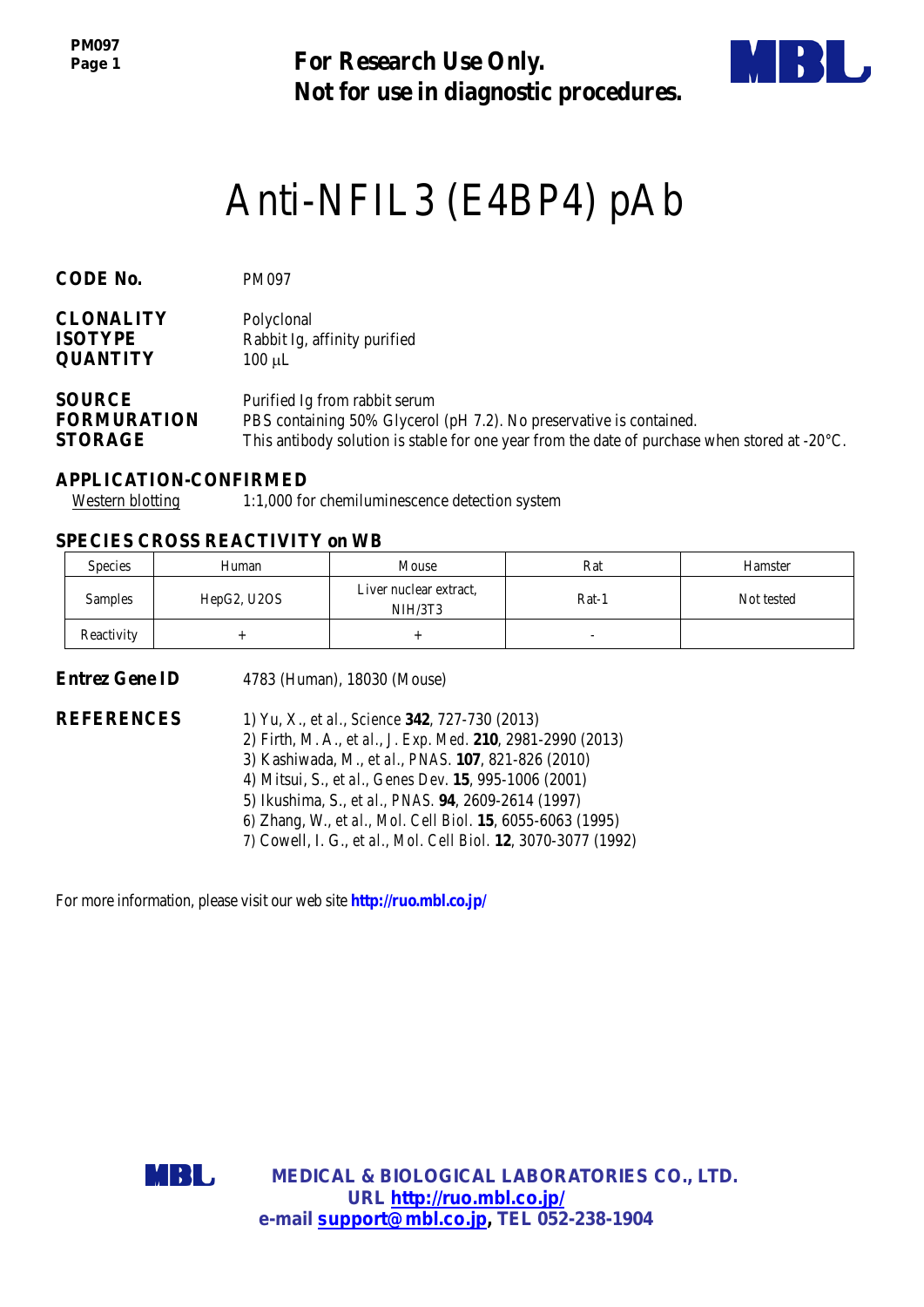## **RELATED PRODUCTS**

| Antibodies    |                                        |
|---------------|----------------------------------------|
| M225-3        | Anti-NFIL3 (E4BP4) chimeric mAb (42)   |
| <b>PM097</b>  | Anti-NFIL3 (E4BP4) pAb                 |
| M219-3        | Anti-ROR <sup>3</sup> t mAb $(4H11)$   |
| <b>PM080</b>  | Anti-ROR <sup>3</sup> t pAb            |
| D333-3        | Anti-CLOCK (Mouse) mAb (CLSP3)         |
| D334-3        | Anti-CLOCK (Mouse) mAb (CLNT1)         |
| D349-3        | Anti-CLOCK (Mouse) mAb (CLSP4)         |
| D335-3        | Anti-BMAL1 (Mouse) mAb (B1BH2)         |
| PM091         | Anti-Per1 (Mouse) pAb                  |
| <b>PM083</b>  | Anti-Per2 (Mouse) pAb                  |
| PM096         | Anti-PER2 (Human) pAb                  |
| <b>PM082</b>  | Anti-Cry2 (Mouse) pAb                  |
| <b>PM081</b>  | Anti-Cry1 (Mouse) pAb                  |
| PM079         | Anti-DBP (Mouse) pAb                   |
| PM093         | Anti-NR1D2 (Rev-erb <sup>2</sup> ) pAb |
| PM092         | Anti-NR1D1 (Rev-erb±) pAb              |
| CY-P1016      | Anti-SIRT1 pAb                         |
| <b>RN032P</b> | Anti-CIRBP pAb                         |
| RN013MW       | Anti-Nono (P54NRB) mAb (C5)            |
| RN092PW       | Anti-NONO (P54NRB) pAb                 |
| RN014MW       | Anti-SFPQ (PSF) mAb (C23)              |
| RN106PW       | Anti-SFPQ (PSF) pAb                    |
| RN015MW       | Anti-PSPC1 (PSP1) mAb (1L4)            |
| <b>PM075</b>  | Anti-GNAT2 (Zebrafish) pAb             |
|               |                                        |
|               |                                        |

Kits

| CycLex® SIRT1/Sir2 Deacetylase<br>CY-1151  |  |
|--------------------------------------------|--|
| Fluorometric Assay Kit                     |  |
| CycLex® SIRT2 Deacetylase<br>CY-1152       |  |
| Fluorometric Assay Kit                     |  |
| CycLex® CaM-kinase II Assay Kit<br>CY-1173 |  |
| CY-8102<br>CircuLex Mouse CIRP ELISA Kit   |  |
| CY-8103<br>CircuLex Human CIRP ELISA Kit   |  |

Recombinant proteins (Human, Active)

CY-E1151 NAD<sup>+</sup>[-Dependent Deacetylase SIRT1](http://ruo.mbl.co.jp/dtl/P/CY-E1151/)

CY-E1152 NAD<sup>+</sup>[-Dependent Deacetylase SIRT2](http://ruo.mbl.co.jp/dtl/P/CY-E1152/) CY-E1173 CaM-kinase II Positive Control